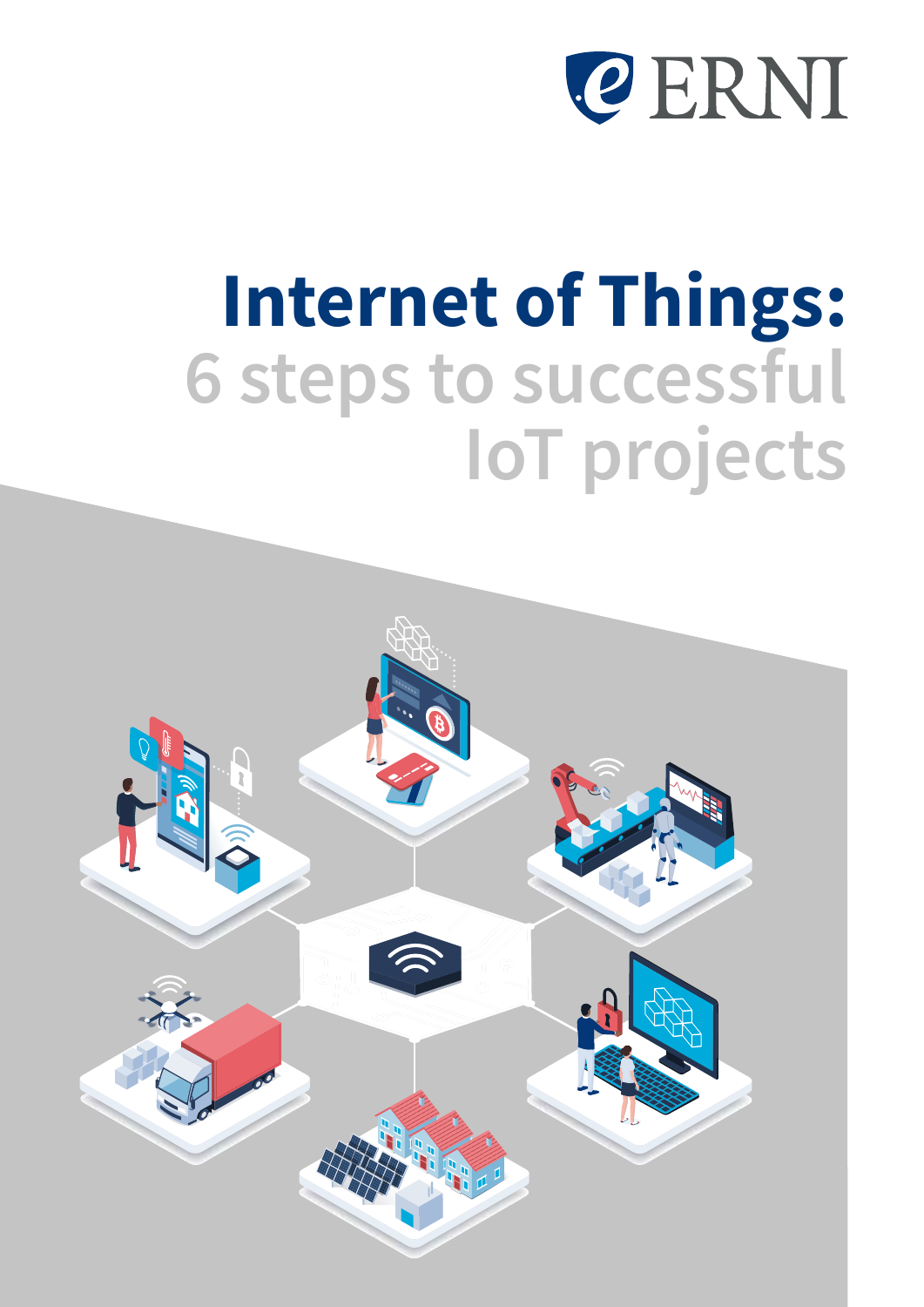# Internet of Things: 6 steps to successful IoT projects

**More than 50 billion devices will be connected to the Internet by 2020. Among them refrigerators, wind turbines, smart traffic lights and cars.**

Internet of Things (IoT) is the broad term for the interconnectivity of physical objects that enables sending and receiving data. It is also one of the core concepts of Smart Factories that improves manufacturing processes by bringing the intelligence to the table.

With IoT, even the smallest part of a machine can be connected with a single protocol that sends messages, instructions and alerts. In addition, all the data is collected and analysed in a Cloud system that acts as a big, central "brain" of the plant.

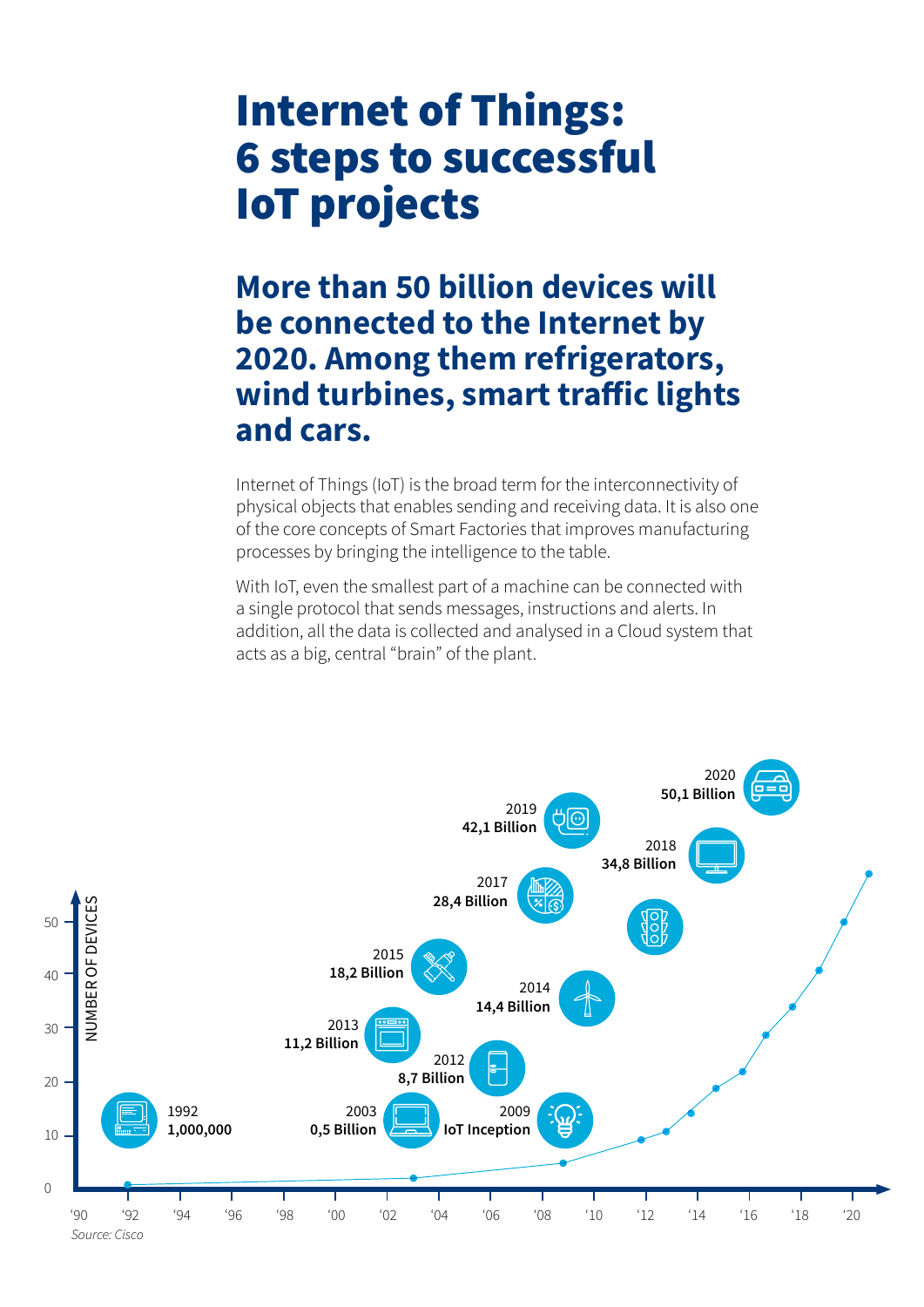# IoT as a paradigm shift

For any company just starting out with IoT or simply considering implementing it into their factory, it's important to understand that IoT is more of a concept than a technology that you simply install. This paradigm shift will present a cultural challenge for many organisations as they try to derive the most value from IoT. The cultural issues related to IoT are in some ways similar to those encountered during the adoption of enterprise-based Cloud services, as the Cloud isn't really a technology as much as a new way of working. Getting the benefits of the Cloud requires a shift towards a self-service or IT-as-a-service mentality. Such changes are often met with strong organisational resistance. Maximising the benefits of IoT data might present similar challenges. A self-service analytic insight creation mindset (for example correlating data from within disparate organisational silos) requires the managers to be willing to tear down territorial walls.

# A change of mindset

IoT requires a complete change of how a factory is operated and managed. And we are talking a complete change in the company's mindset about how the manufacturing works and what departments take part in it. For example, IoT calls for a much bigger involvement of IT departments and reducing the number of the factory's floor workers.

### **Here are some helpful questions to ask yourself before implementing IoT in your factory:**



**1. How can your company profit from connecting machines and tools in the manufacturing process?**

**2. What issues and bottlenecks does the manufacturing process have that are important to change?**

**3. Can your current networks and infrastructures support IoT in terms of data storage and security?**

**4. Can your legacy systems and existing equipment be connected through IoT?**

**5. Are all the important stakeholders within your company onboard?**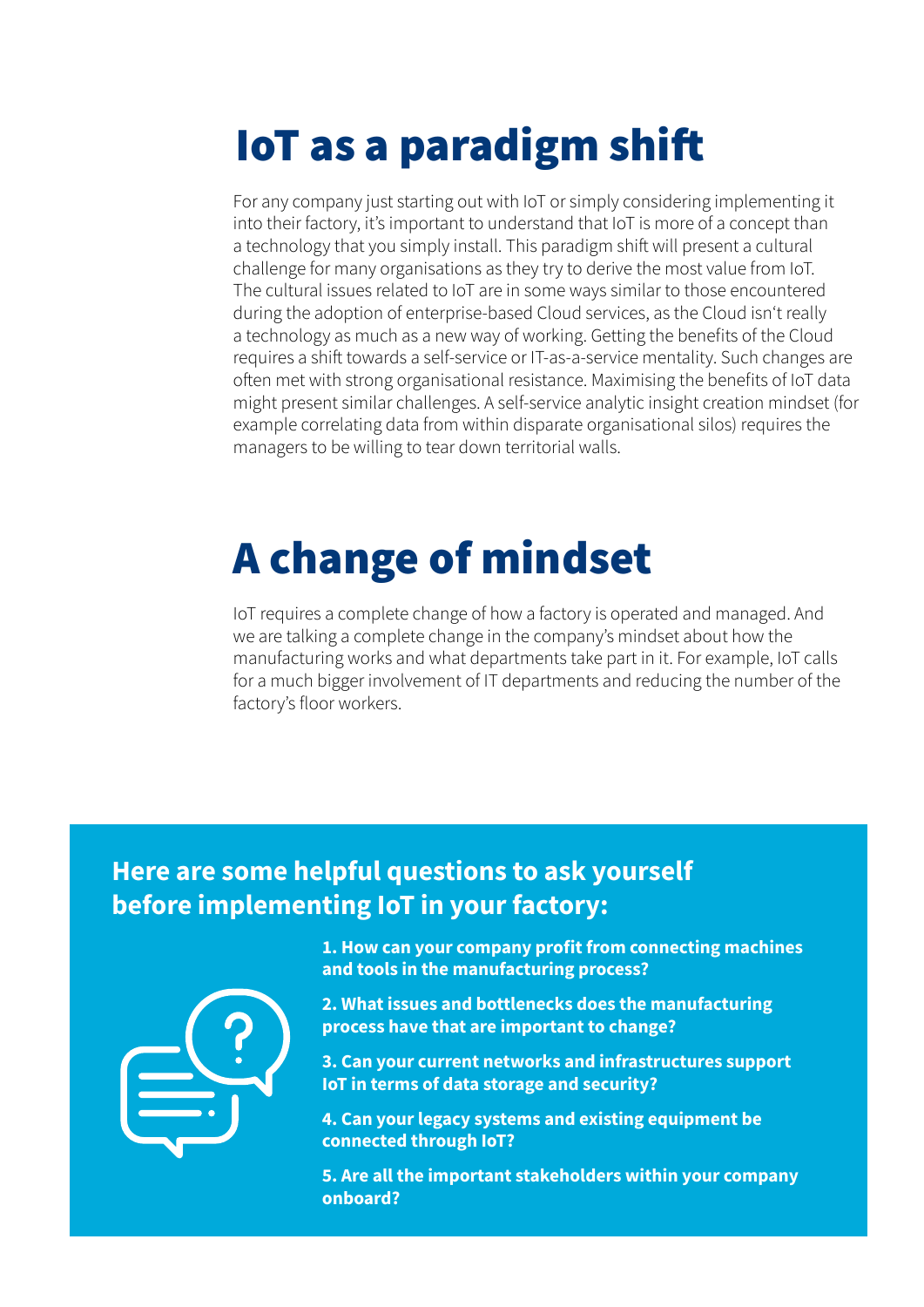# Benefits of IoT

The benefits of IoT are many, but something that is common for most of them is cost reduction. Whether it is through better quality of products, fewer work-related accidents, or better tracking of shipments – the implementation of IoT typically brings in significant cost savings for a company. In our experience with clients, we've identified the following benefits:



### Increased efficiency and quality.

When all the machines in a plant are connected, a higher level of automation and control is achieved. Predictive Maintenance enables a higher and more stable quality of products, as mistakes due to human error are eliminated.



#### More accurate deliveries.

Adding IoT to shipping boxes and vehicles increases delivery efficiency, both in terms of delivery time and how intact the products are.



#### Expanding on AI capabilities.

As mentioned earlier, a Smart Factory gets better at its job the more data it analyses. The benefit of having access to massive amounts of data that are specific to your products and manufacturing processes is creating your own AI model that is curated to your needs.



#### Freeing up human resources.

Routine and mundane tasks can be eliminated and experts can be assigned to more complex tasks instead of everyday work processes.



#### Safer working environments.

With IoT, an intelligent camera can monitor unsafe environments or recognise when a light on a machine is indicating abnormal conditions. The same technology can even be embedded in a safety suit.



#### Real-time decision making.

The connectivity of IoT devices allows you to monitor every part of the plant, from the presence of toxic particles in the air to stock levels of spare parts, and make adjustments as the day progresses.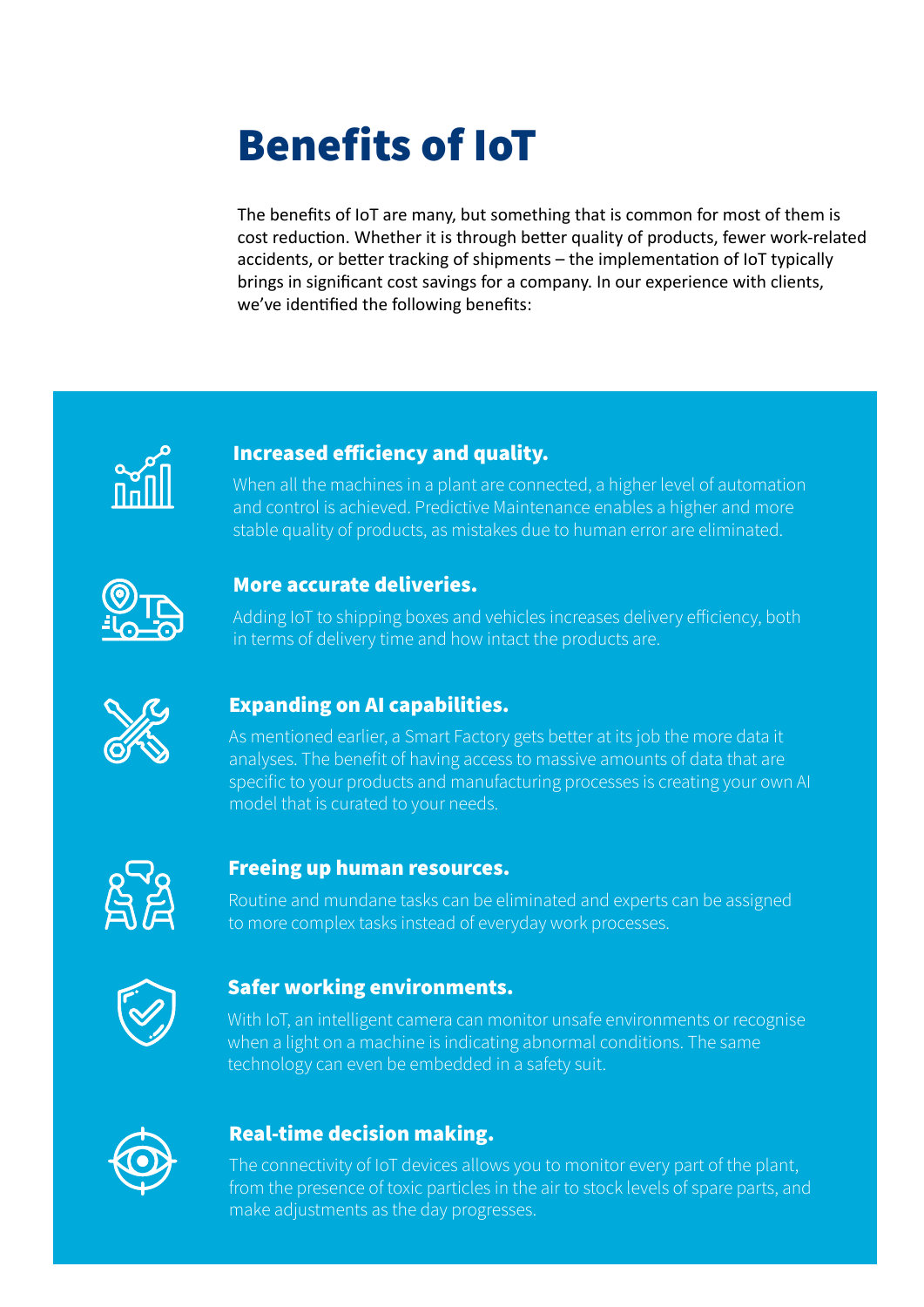

Internet of Things Value Add by 2020 \$ 1,9 Trillion

| <b>Manufacturing</b>                       | 15% |
|--------------------------------------------|-----|
| <b>Healthcare Providers</b>                | 15% |
| <b>Insurance</b>                           | 11% |
| <b>Banking &amp; Securities</b>            | 10% |
| <b>Retail &amp; Wholesale</b>              | 9%  |
| <b>Computing Services</b>                  | 8%  |
| Government                                 | 7%  |
| <b>Transportation</b>                      | 6%  |
| <b>Utilities</b>                           | 5%  |
| <b>Real Estate &amp; Business Services</b> | 4%  |
| <b>Agriculture</b>                         | 4%  |
| <b>Other</b>                               | 3%  |



# ERNI Projects by sector 2019

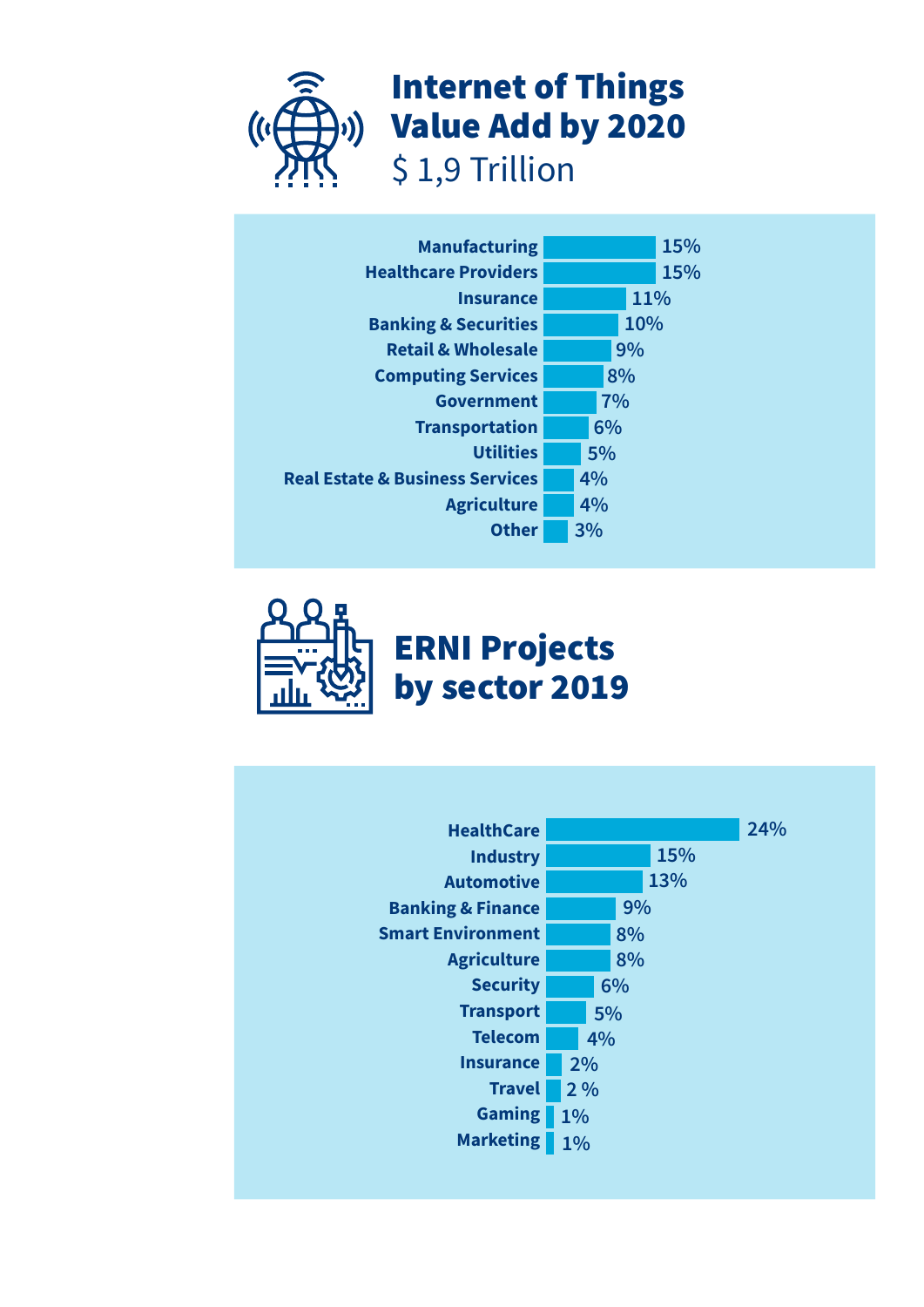# How to implement IoT in your factory

The Industrial Internet of Things can collect an impressive amount of data from manufacturing equipment in production and transmit it to devices that can store and analyse it. The main obstacle when trying to implement the technology used to be analysing the data that had been collected. By using an Edge Computing-Servers, this analysis can easily be done on site and in real time. This greatly diminishes the burden on networks and also keeps the costs low. An Aberdeen Group study found that the best-in-class organisations (top 20 percent) that employ predictive analytics for asset management attained:



The roadmap to IoT success that we shared earlier might look simple, but IoT implementations are far more complicated than software updates or supply chain integration projects. They require new skill sets and involve multiple business units and operational teams across the company.



# Objective #1

Gaining **better visibility** into and control over business-critical equipment is the number one objective in using IIoT (Industrial Internet of Things).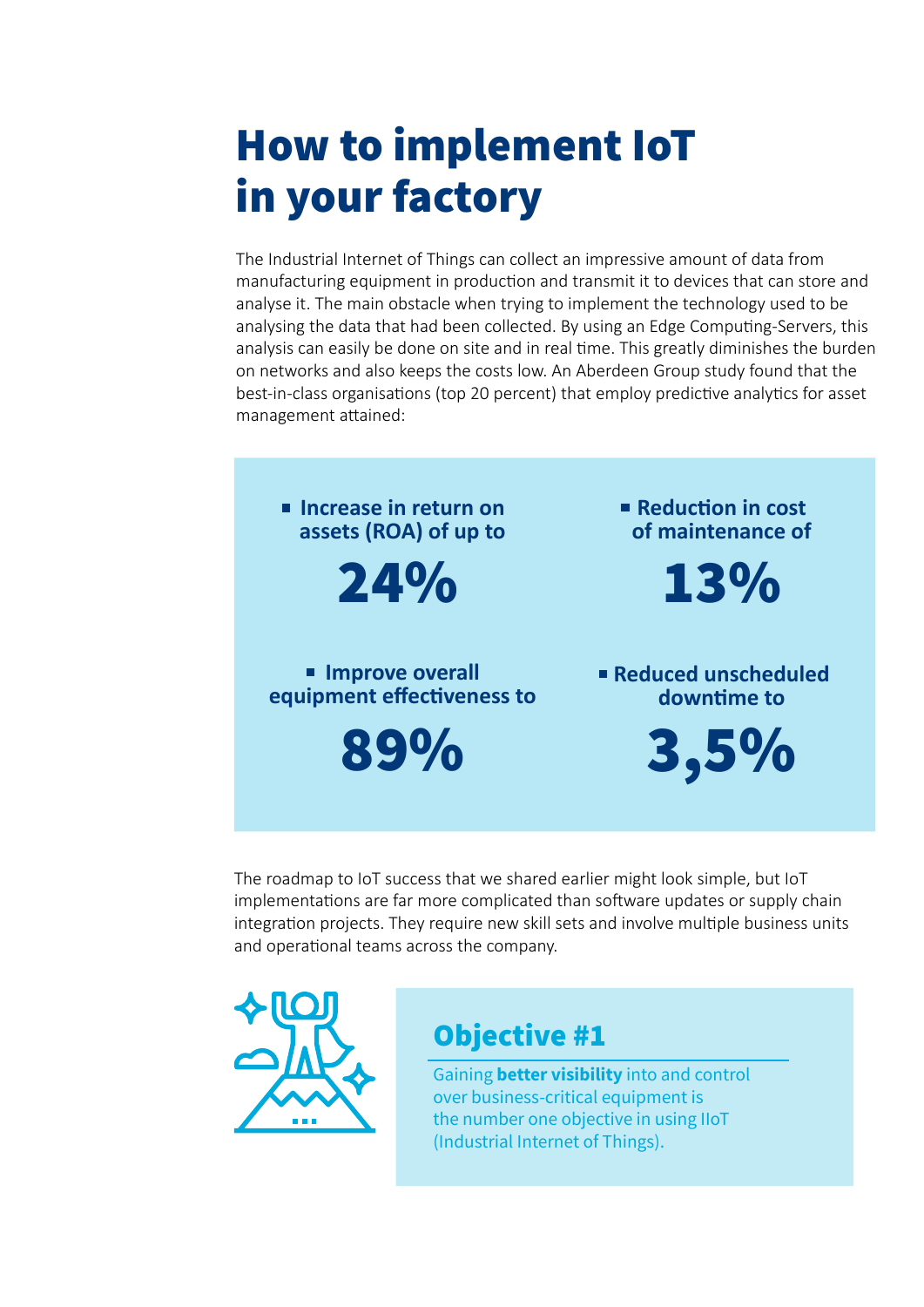Whether you decide to execute the implementation alone or choose to work with an external partner, here are some of the skills that are vital for a successful IoT project:



#### **Project management.**

As mentioned above, an IoT implementation project has a lot of moving parts and stakeholders. In our experience, really good project management skills are important when working with both hardware and software development. All of our team members are therefore certified SAFe practitioners, which allows us to manage complex projects with our clients.



#### **Innovative design thinking.**

No IoT solutions are alike. To find the right use case and solution, one must be solution-focused, not problem-focused.



### **Robust computer engineer capabilities.**

In an IoT implementation, it is important to have engineers to determine which is the right equipment to use, developers/QA for testing, Cloud engineers for the data storage, BI engineers/developers to prepare the Big Data, etc.



### **Data storage and security.**

IoT is driven by data, which means proper storage is essential.



Spending on IoT, by industries like manufacturing, transportation and logistics, healthcare, retail, government, utilities, energy and natural resources, or insurance.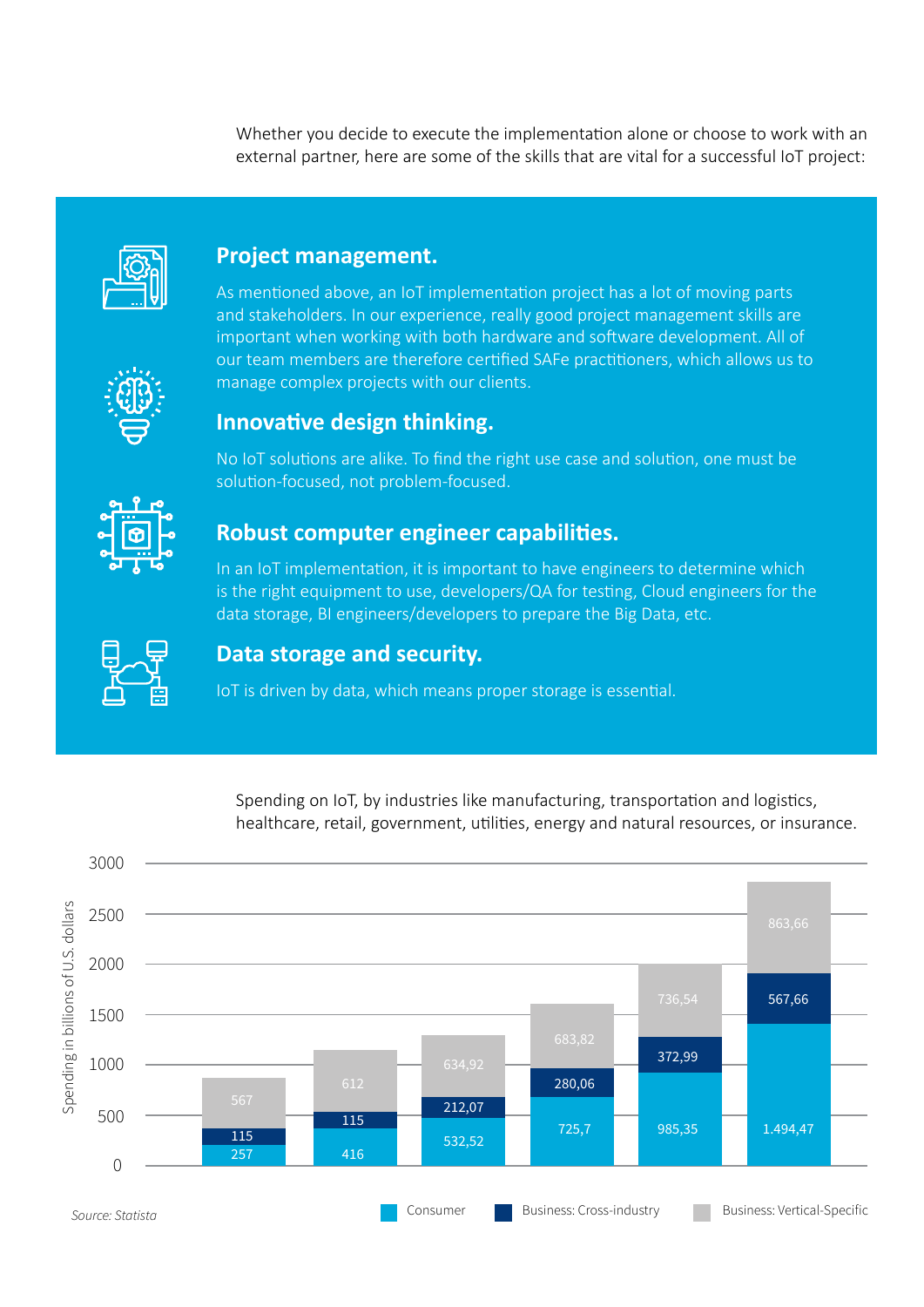

# 8 billion IoMT devices

Predictions say that there will be 8 billion IoMT devices worldwide by the end of this year and **up to 21 billion by 2020.**

# Why Internet of Medical Things matters and what to do about it

The Internet of Things is gaining momentum in MedTech. What kind of new challenges would this area pose for established hardware companies?

Medtech companies traditionally manufacture highly technological, autonomous devices. The IoT enables those instruments to be connected together and connected to instruments from other companies or even different industries.



#### **Integration**

Integration will be one of the most challenging aspects. Proper and easy integration of the vast numbers of devices is a market demand and necessary to keep key advantages.



### **Agile Management**

Companies often struggle to align practices in hardware development with more agile processes necessary for digitized industries, so a more flexible approach will be in high demand. Our consultants promote best agile practices and standardised processes in developing IoT systems and digital transformation.

### **How can the industry profit from the IoT and connecting medtech devices to other industries?**

First of all, the IoT means better, fact-based diagnosis. Data science allows us to analyse numerous sources regarding a patient's condition of illness or disease and recommend treatments or preventive action to a doctor. Thus, the doctor does not need to rely solely on his experience but can assess and complement the outcome from a sophisticated computer-assisted analysis.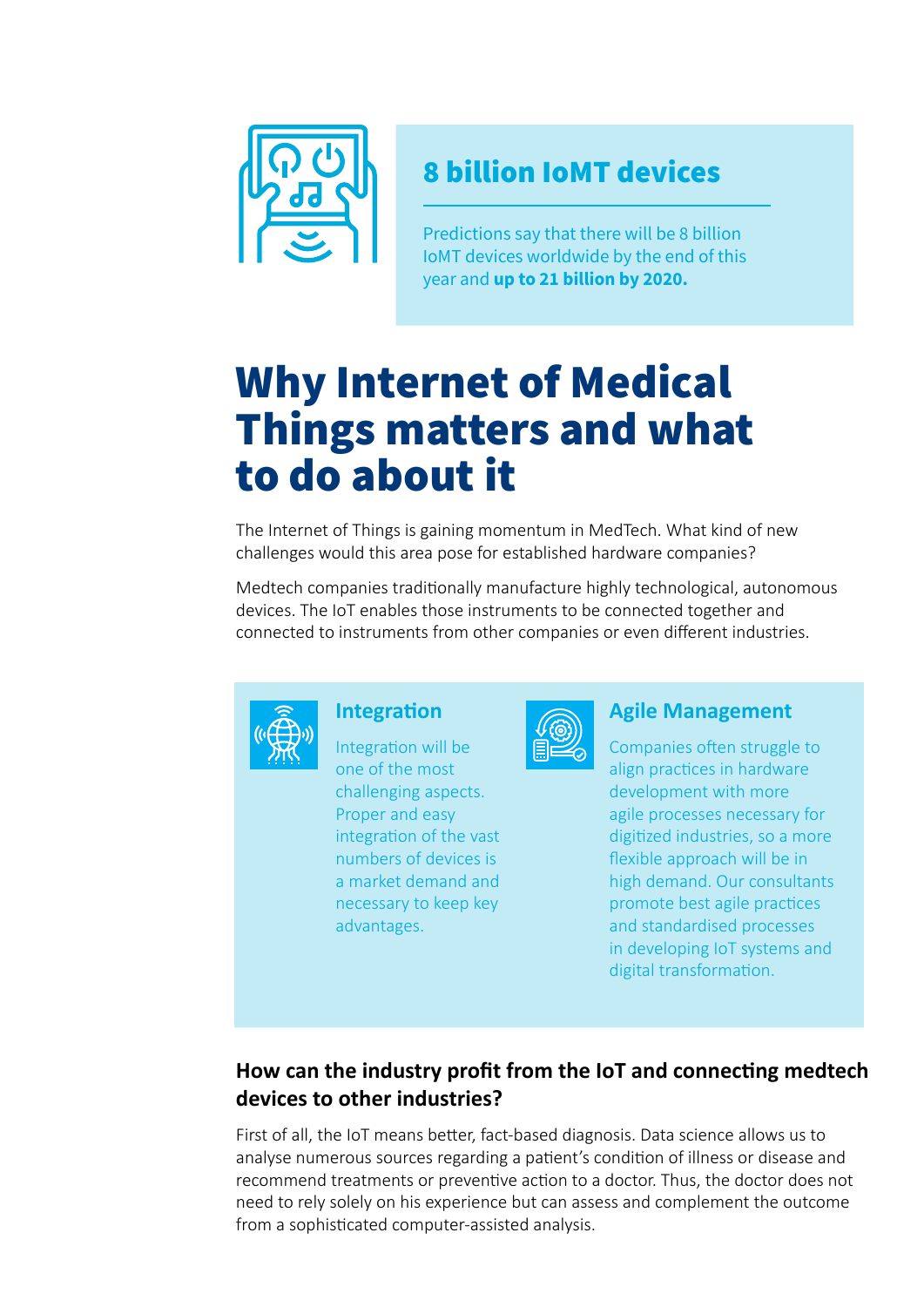

### 30% Time effectiveness during treatment

Healthcare plans of the future place a key responsibility on clinical IoT devices. These wearables' data will speed up a clinician's assessment significantly by 2019. We're talking a time savings of up to 30 %. Hospitals will start to rely on robots for the delivery of medication and supplies and as IoT-enabled biosensors. (Source: IDC Future Scape: Worldwide Healthcare IT 2017 Predictions)

There are also other uses such as personalisation or remote healthcare. For example, the data from your smartwatch can improve diagnostics and help you receive more personalised treatment. Also, various sensors, cameras and devices can help with monitoring patients who are treated at home, allowing them to function more independently. There is a lot of space for new ideas and innovation.



## Remote Healthcare

**A revenue of \$169.3 billion** is expected in the global smart healthcare market by 2020. Remote monitoring will play a prominent role in the future.

Another IoT potential lies in much simpler visualization of the health conditions of individuals, which can lead to greater motivation to live a healthy lifestyle and to better prevention of illnesses.



# 3.2 billion downloads

Health apps are in high demand now, as the download numbers show. (Source: mHealth App Economics 2017 report)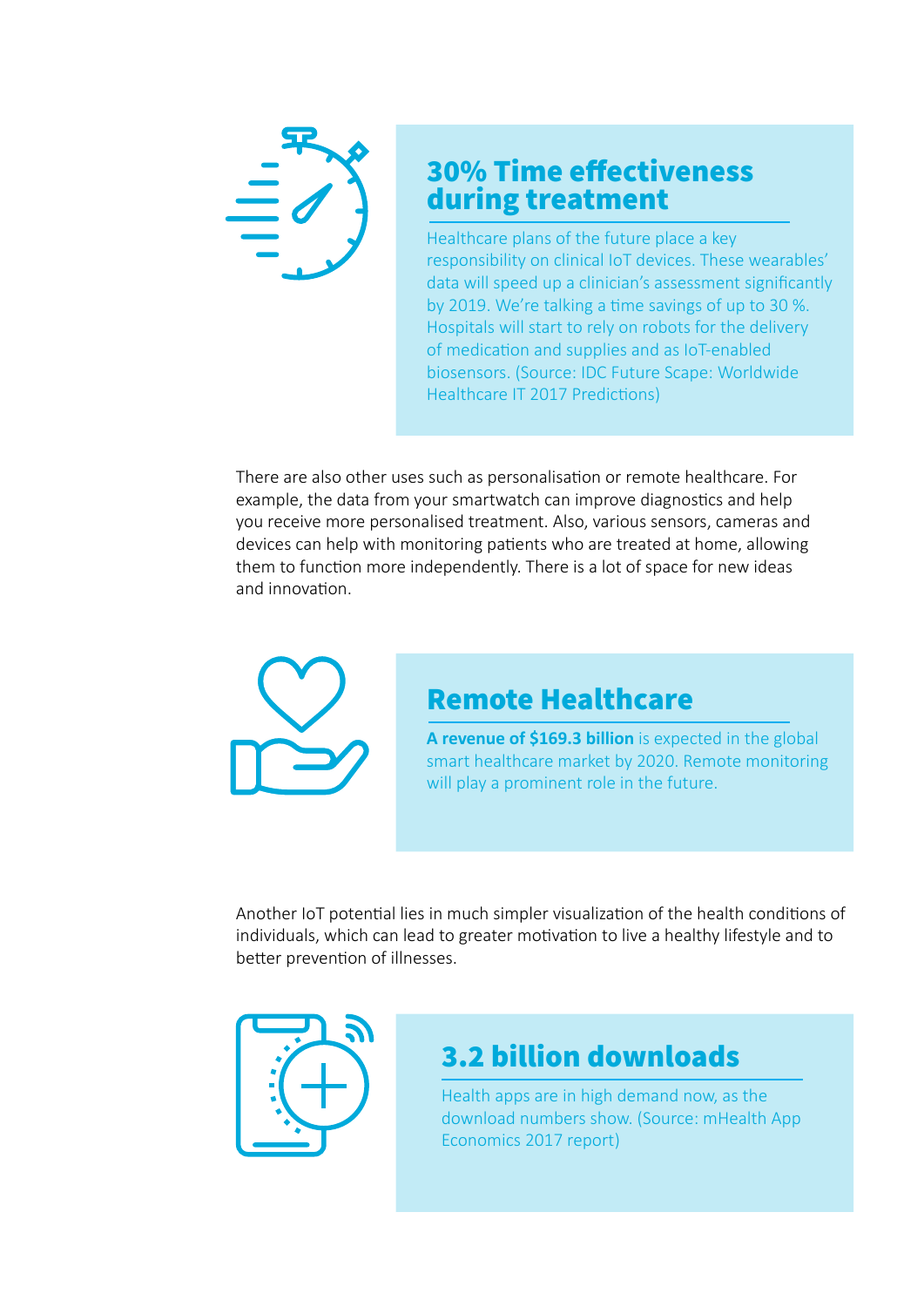

# 6 Steps: How to be successful in IoT and what to focus on

# 1.

### The organisation should have competence in the field of technology and a good business model.

The first step to a successful IoT journey is to have a goal and an ROI model, and to understand the market. The best way to initiate IoT is by employing Agile development and systems engineering. Systems engineering practices are vital for managing the complexity and creating the best solutions for the devices. This is connected with system architecture (the overview of the whole system and its components), requirement engineering and system testing. With the Agile methodologies, KANBAN and sprint planning, the teams are able to collaborate better and stay on the right path throughout the whole process.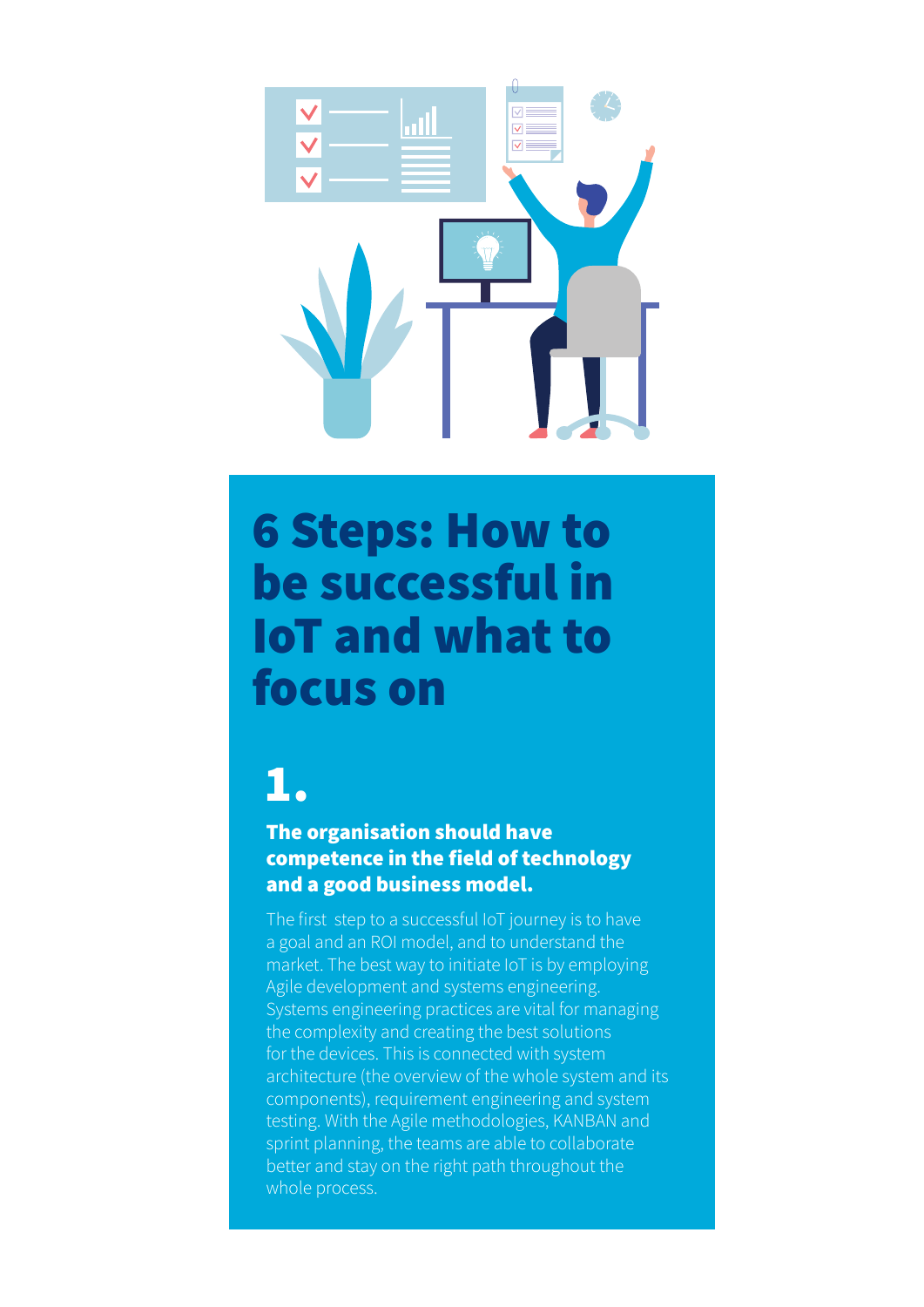# 2.

### The companies should know what the system requirements are and choose a suitable strategy accordingly.

For example, companies will need a cloud solution that will connect their apps with devices. They can either go with proven cloud service vendors or develop their own cloud-based solution from scratch.

# Try out the use cases in a real-life setting and also assess the feasibility. 3.

The best practice is to work on the IoT solution and use "security by design."

# A pilot product should be launched to test the product on a small scale. 4.

# Identify meaningful data. 5.

There is nothing to be gained from simply collecting data itself; there must be some business value in the insights. In the industrial world, downtime is a major cause of lost productivity and cash. As such, it represents one of the key areas where IoT can help.

# 6.

And finally, after successful evaluation of the use cases and pilot product, the solution should be scaled up so that it can be rolled out for a larger number of consumers or regions.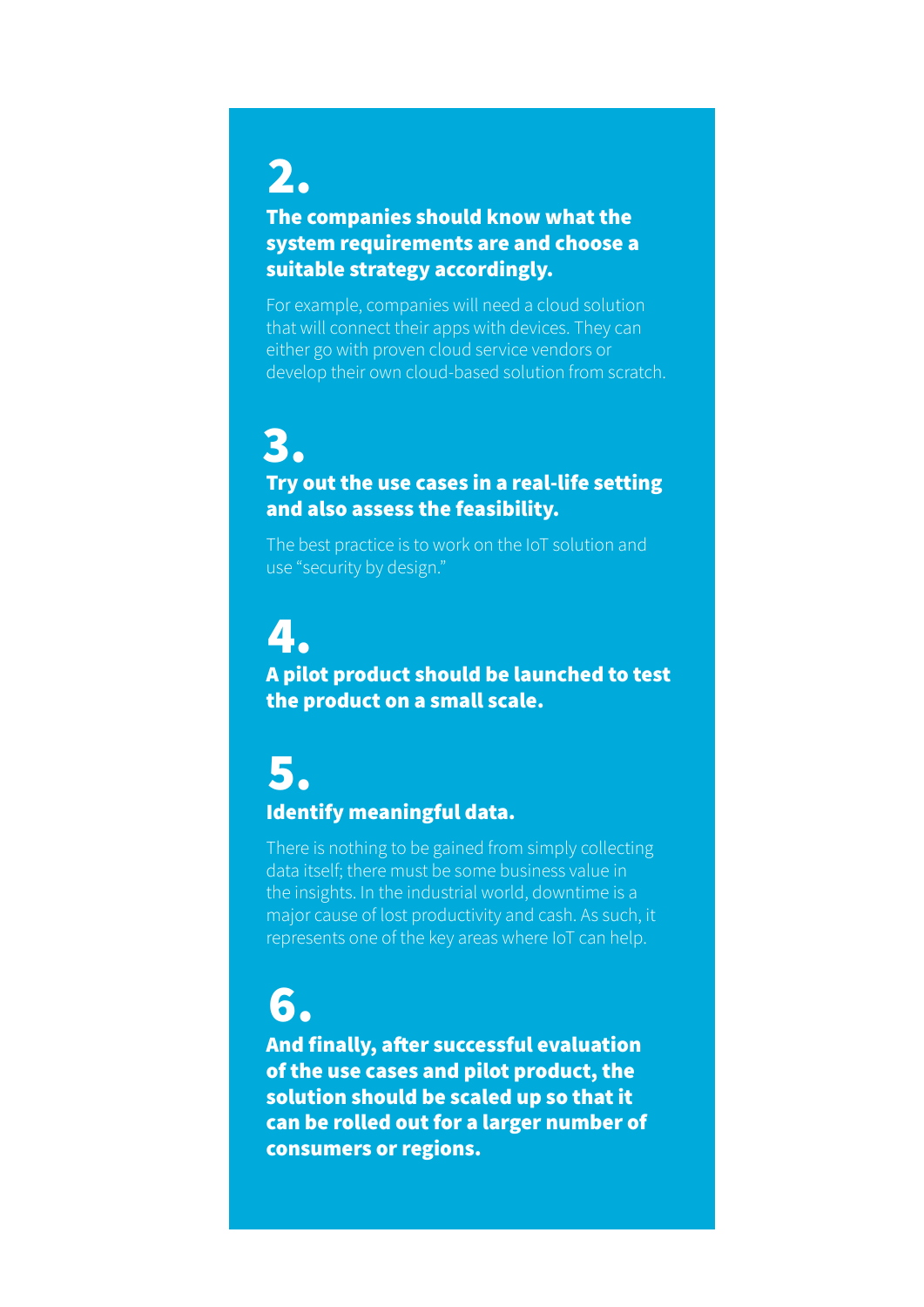

# TOP 4

**reasons why IoT projects fail**

- 1. Failure to capture business opportunities
- 2. Missing critical data
- 3. Skills or capacity gap to build IoT
- 4. Failure to ensure market fit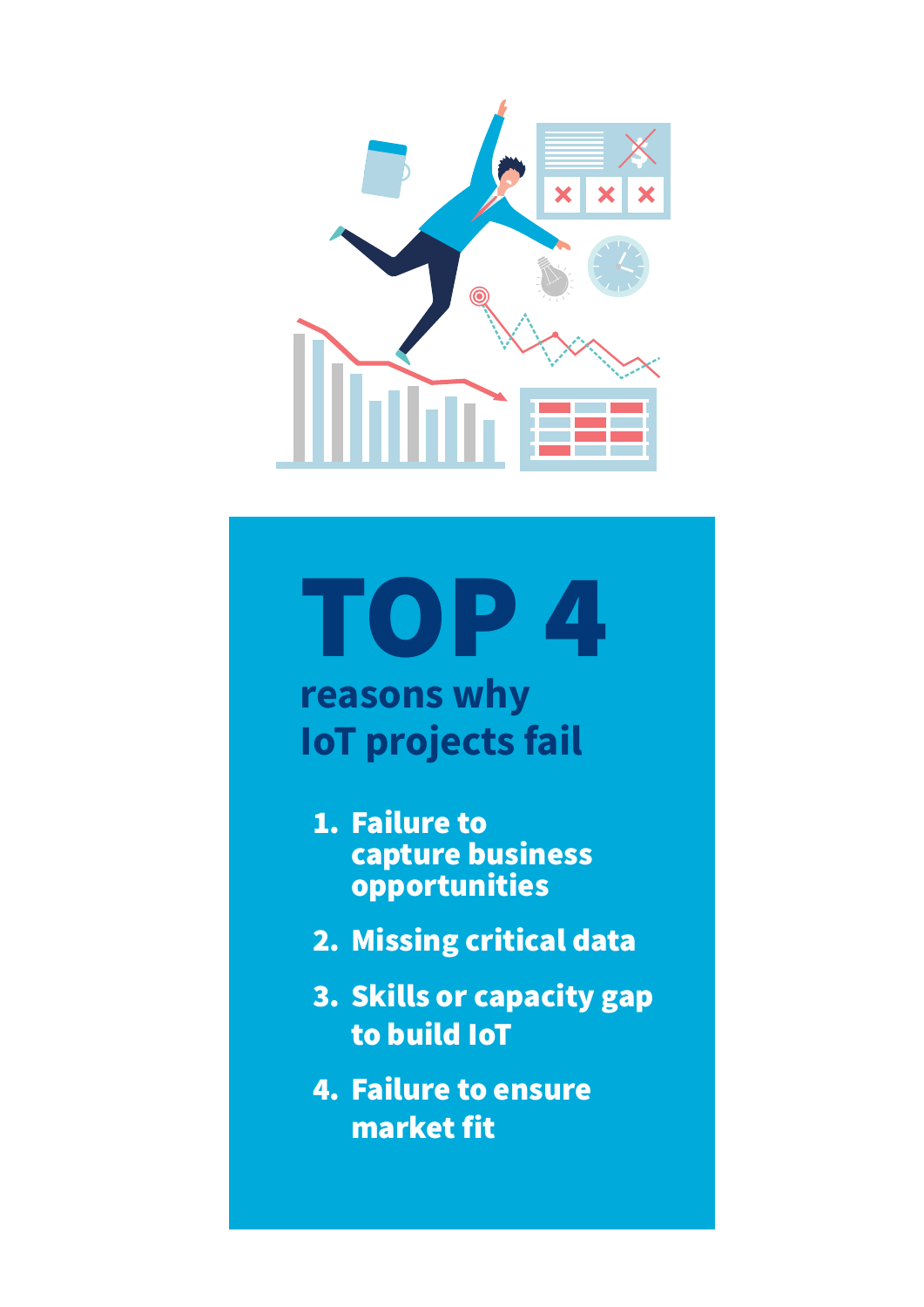# ERNI and IoT projects

Many of our customers' data projects are subsets of larger Internet of Things initiatives. Although the IoT produces data, the scope of the IoT projects is usually more extensive and covers a broader pool of activities. This illustration describes/ shows the ERNI collaboration model for IoT projects.

#### **VISION**

Through a series of workshops, we reach a common understanding of your needs and **objectives**. We then **develop a vision** showing you how to reach your business objectives with the help of cutting-edge digitalisation technology.

**1. Stakeholder analysis 2. Create overall vision**

- **3. Identify use cases**
- **4. Select ´low-hanging fruit´**



### **USE CASES**

We identify use cases with the highest return and **decide** on what to **implement based on ROI.**

### **ARCHITECTURE**

Next, we **outline the architecture** and the realisation of the vision for achieving identified objectives.



**5. Identify building blocks 6. Identify technologies and rate them** 

### **7. Deliver prototypes 8. Validate**



### **RAPID PROTOTYPING**

We evaluate platforms and **implement prototypes**. In later stages, ERNI supports your teams or carries out a full-scale implementation on its own.

Throughout the first stages, ERNI can offer proven consulting patterns for innovation workshops, gap analysis and fast prototyping. In the implementation phase, a global shoring platform with more than 500 people is available for our external partners, enabling from sensor to the app cost-effective custom software solutions.